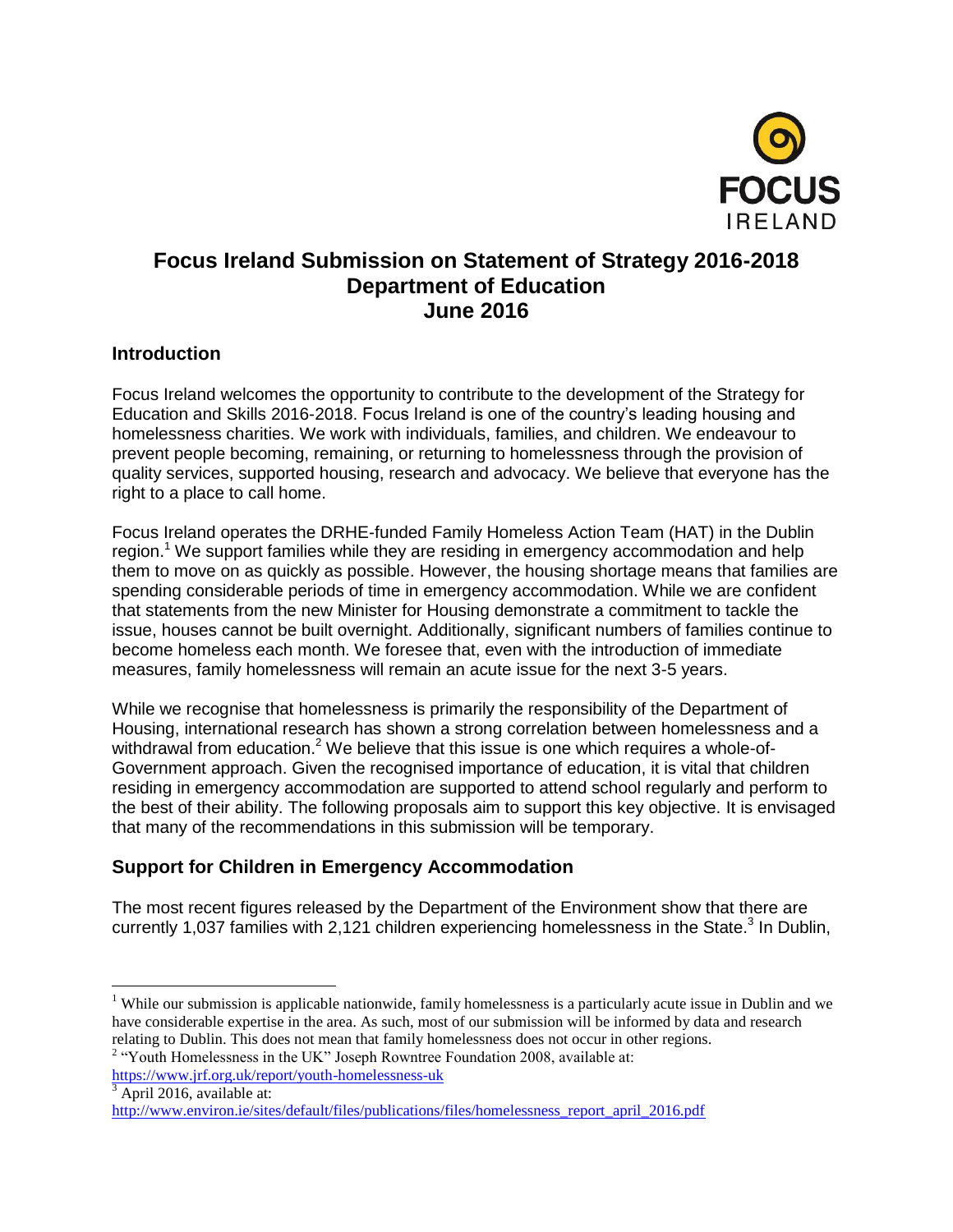888 families are homeless with 1,786 children.<sup>4</sup> Of these, 670 families with 1,359 children are residing in commercial hotels (75%). The remaining families are residing in emergency homeless accommodation.

The Department of Education tackles exclusion through its Action Plan for Educational Inclusion, DEIS. This is the policy instrument tasked with addressing educational disadvantage which focuses on 'prioritising the educational needs of children and young people from disadvantaged communities, from pre-school through second-level education'<sup>5</sup>. While this is a laudable aim, Focus Ireland is concerned that an over-reliance on community targeted support leaves some children behind. In particular, children residing in emergency accommodation.

Research conducted by Focus Ireland found that 45% of children residing in emergency accommodation are not attending DEIS schools.<sup>6</sup> This means that these children do not have access to Home School Community Liaison or School Completion services. It means that many do not have access to breakfast clubs, school lunches or after-school programmes. It means they cannot avail of additional grant and funding opportunities which DEIS schools can apply for.

The rationale for DEIS designations being based on relative disadvantage in an area is clear. However, given the unprecedented numbers of children currently experiencing homelessness in the State, the Department must introduce temporary educational supports for this cohort. This support could take the form of educational staff posts within the Family HAT or an increased number of child support workers.

**Recommendation 1**: Additional educational supports should be available to children residing in emergency accommodation who are attending non-DEIS schools.

# **School Transport Scheme**

 $\overline{a}$ 

Due to the continued pressure on local authorities to find emergency accommodation, families are being placed in commercial hotels which may be considerable distances from their communities and schools. This problem will only intensify during the summer months, when tourist bookings further diminish the number of available rooms. Family HAT staff have experienced families travelling for hours each day to ensure their children get to school. This can necessitate numerous buses and many families have to leave their accommodation before breakfast is provided. This means relying on food purchased on route. The above research conducted by Focus Ireland found that almost 42% of children experiencing homelessness were attending primary school, compared to 12% attending post-primary school. Children who are unable to make their way to school independently are even more in need of transportation support.

The purpose of the current School Transport Scheme is to support transport for children who reside remote from their nearest primary and post primary school and children with special educational needs. In order to quality for such support, primary school children must be residing more than 3.2km from and attending their nearest school. The distance in respect of post-

<sup>&</sup>lt;sup>4</sup> Available at[: http://www.homelessdublin.ie/homeless-families](http://www.homelessdublin.ie/homeless-families)

<sup>&</sup>lt;sup>5</sup> Available at[: http://www.education.ie/en/Schools-Colleges/Services/DEIS-Delivering-Equality-of-Opportunity-in-](http://www.education.ie/en/Schools-Colleges/Services/DEIS-Delivering-Equality-of-Opportunity-in-Schools-/)[Schools-/](http://www.education.ie/en/Schools-Colleges/Services/DEIS-Delivering-Equality-of-Opportunity-in-Schools-/)

 $6$  Of a cohort of 636 children. Report available at:  $\frac{https://www.focusireland.ie/resource-hub/publications-and$ [partnerships/](https://www.focusireland.ie/resource-hub/publications-and-partnerships/)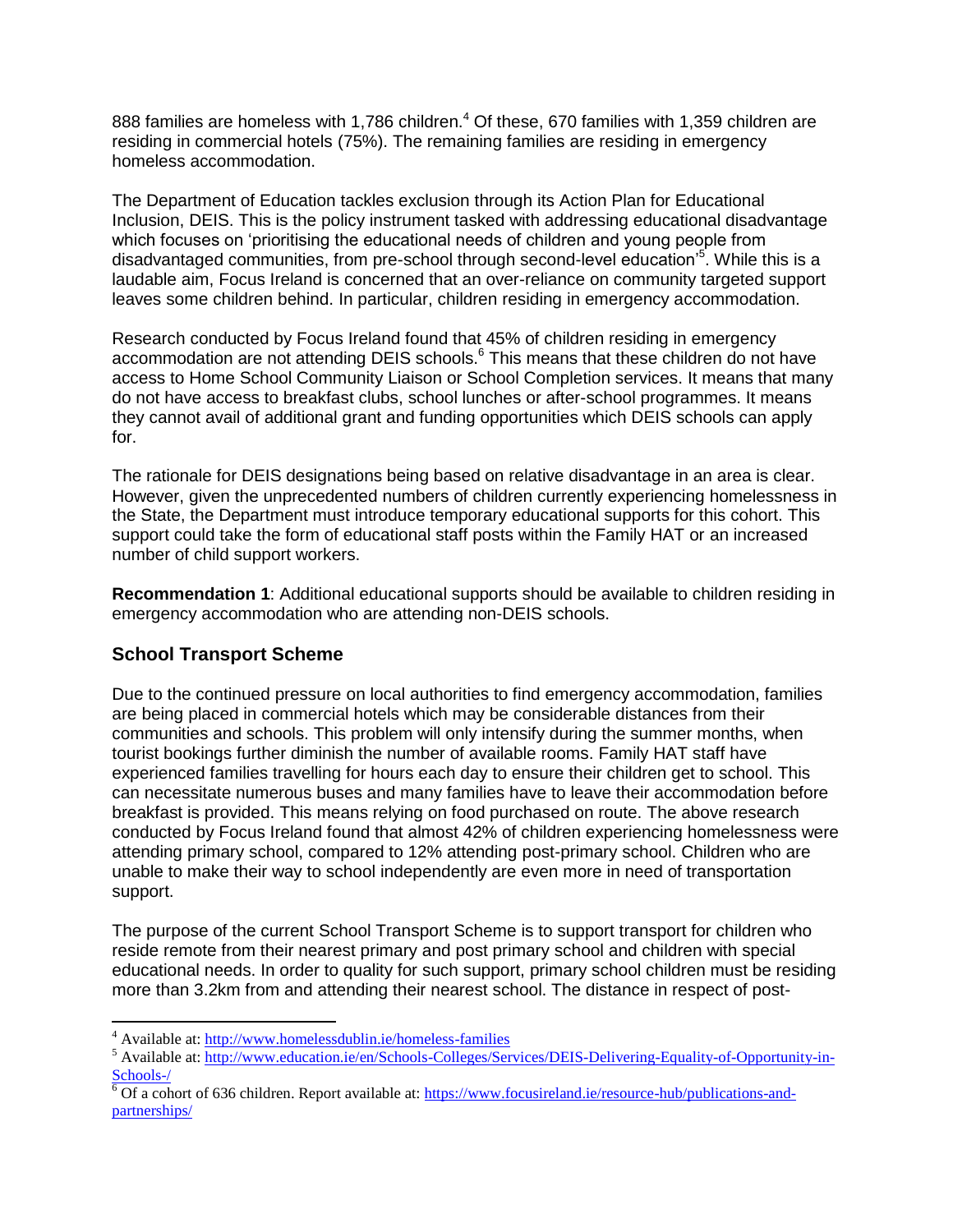primary students is 4.8km.<sup>7</sup> The requirement that children must be attending their 'nearest' school unduly disadvantages children residing in emergency accommodation.

It has been accepted that children experiencing homelessness or other forms of personal upheaval benefit from the stability of staying in their school. In the United States, for example, federal law guarantees children experiencing homelessness the right to stay in their 'school of origin' and to receive transportation to this school if required.<sup>8</sup> Such a commitment must be extended to children residing in emergency accommodation in Ireland.

**Recommendation 2**: Funding should be made available to provide whatever transport is necessary to ensure that children can continue to attend their school of choice while experiencing homelessness.

#### **Hunger Prevention in School**

Ensuring that children have access to nutritious meals during school is vital to enable them to reach their full potential. This is even more important when you consider that the majority of families experiencing homelessness are residing in single hotel rooms and are without access to cooking facilities.

At present, there is no national hunger prevention strategy for students in Ireland. The Educational Disadvantage Centre have noted that while there are some initiatives in place, such as the School Meals Programme and the Breakfast Clubs facilitated by the School Completion Programme, these are not available for all children who need them.<sup>9</sup> These programmes are often reliant on the actions of school principals or on DEIS funding.

One way of ensuring that children residing in emergency accommodation have access to nutritious food during the school day would be to expand the School Meals programme, temporarily, so that contracted companies could provide lunches to children regardless of which school they are attending, for example by sending the packs to commercial hotels in the morning.

More generally, the Department of Education should consider wholescale investment in school infrastructure to enable all children to benefit from healthy lunches. This would involve building kitchens in schools and hiring staff. Evidence from the United Kingdom, which introduced pilot programmes in 2009, found that children from less affluent backgrounds and children with lower attainment rates benefited the most from free school meals.<sup>10</sup> The evaluation also found that there were 'social benefits' gained from children sitting down and eating a meal together. Anecdotal evidence from educational welfare professionals in Ireland shows similar results from the existing breakfast clubs.

**Recommendation 3**: The School Meals programme should be extended to cater for children residing in emergency accommodation, regardless of whether their schools have applied for the scheme.

 $\overline{a}$ 

<sup>7</sup> Available at[: http://www.education.ie/en/Parents/Services/School-Transport/FAQs.html](http://www.education.ie/en/Parents/Services/School-Transport/FAQs.html)

<sup>8</sup> The McKinney-Vento Homeless Assistance Act 1987

<sup>9</sup> Available at: http://www.spd.dcu.ie/site/edc/HungerPreventioninSchools.shtml

<sup>&</sup>lt;sup>10</sup> Available at: [https://www.gov.uk/government/uploads/system/uploads/attachment\\_data/file/184047/DFE-](https://www.gov.uk/government/uploads/system/uploads/attachment_data/file/184047/DFE-RR227.pdf)[RR227.pdf](https://www.gov.uk/government/uploads/system/uploads/attachment_data/file/184047/DFE-RR227.pdf)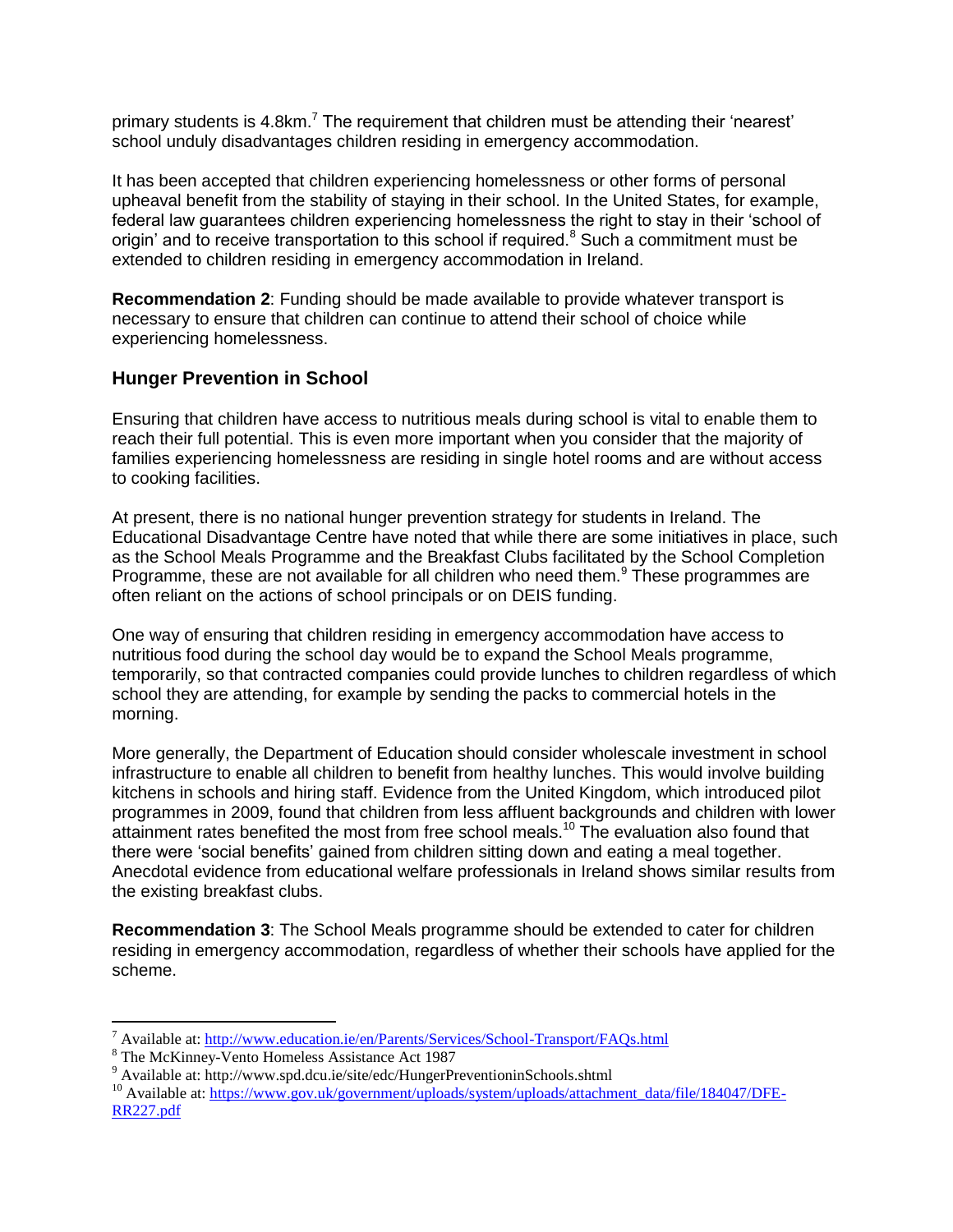**Recommendation 4**: The Department should consider larger scale investment in food preparation facilities in schools across the country.

### **Accessibility of School Buildings**

Families experiencing homelessness lose much of their freedom when living in emergency accommodation. Some families have reported a different set of rules for them compared to paying guests of the hotel. Children from often precluded from playing in communal areas and are confined to the single room they share with their family. Children rarely have a quiet place to complete their homework. Independent cooking facilities are rarely provided, so children do not experience the benefits of sitting down with their family for dinner at the end of the day. Normal socialisation patterns are disrupted.

School buildings across the country sit idle for much of the evening, all of the weekend, and the entirety of the summer holidays. Focus Ireland welcomes a discussion about how best to use these facilities. There are reports that school buildings may be used to provide afterschool care, homework clubs and other community activities, and we support such measures. The Department of Education should also explore whether existing food preparation facilities in schools could be utilised.

**Recommendation 5**: School buildings should be fully utilised by the community, children and families when available.

### **Croke Park Agreement**

Focus Ireland is aware that there are on-going discussions about how best to use the Croke Park hours which were introduced in 2011. There have been some reports that these hours could be better utilised to provide extra-curricular learning and support to students. Delegates at a recent ASTI conference argued that the extra 33 non-class contact hours meant that teachers were less willing to engage in extra-curricular activities which they are not paid for.<sup>11</sup> When schools run breakfast clubs or after-school activities, they rely on teachers coming in early and staying late.

Focus Ireland understands that the Croke Park hours were introduced for a specific reason. However, if discussions relating to their flexibility are taking place, we would hope that consideration is given to the importance of extra-curricular activities and support for children residing in emergency accommodation.

**Recommendation 6**: A review of the usage of Croke Park hours should be undertaken and consideration should be given to the importance of extra-curricular activities and support for children residing in emergency accommodation.

# **Teacher Training**

 $\overline{a}$ 

The increasing number of children residing in emergency accommodation means that schools which never before experienced homelessness are now supporting students in this situation. This issue is particularly pertinent for non-DEIS schools, which do not have the benefit of a trained HSCL or school completion officer on the staff.

<sup>&</sup>lt;sup>11</sup> From Irish Independent: http://www.independent.ie/irish-news/education/croke-park-hours-force-teachers-to-cutback-extracurricular-activities-31126129.html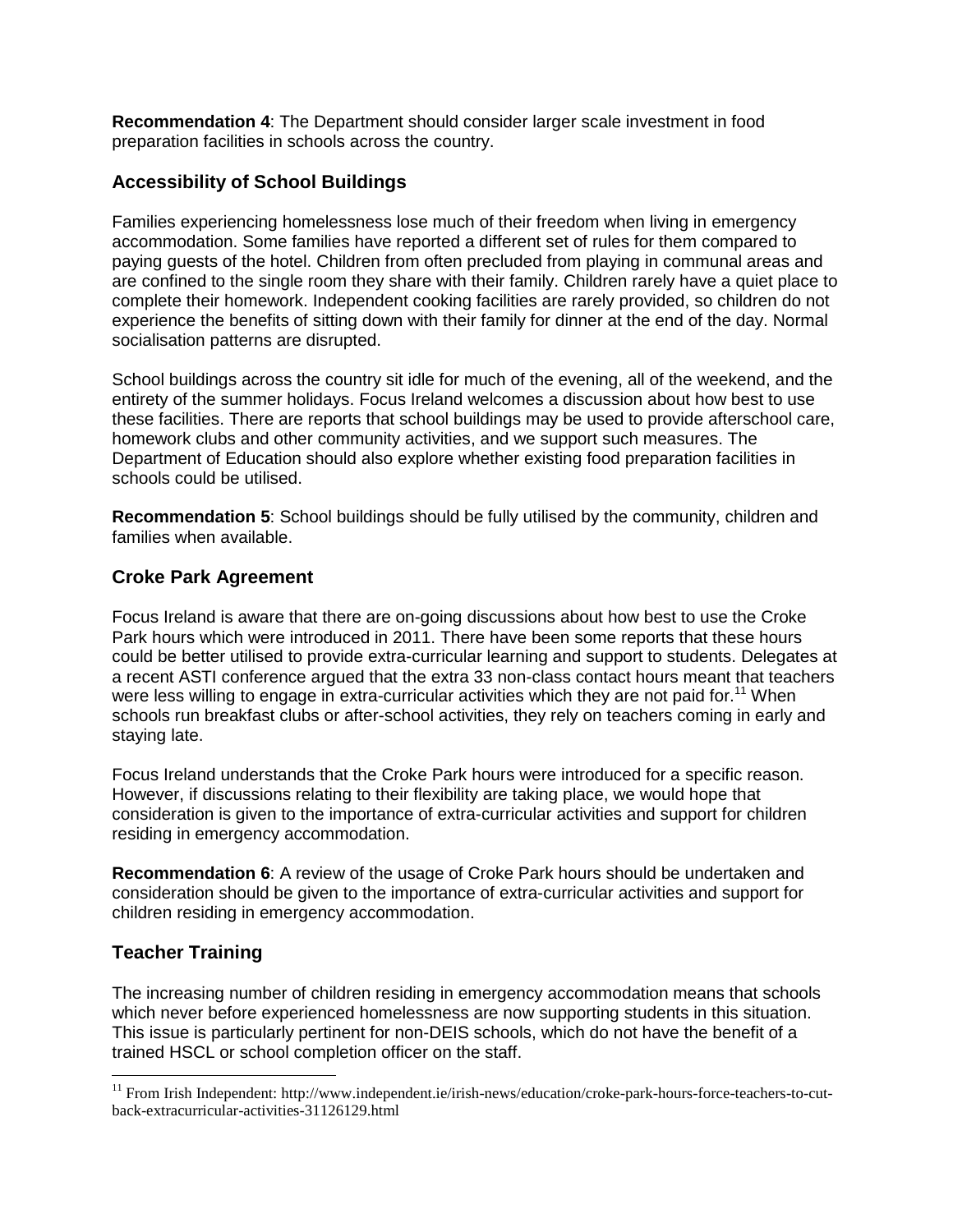The Tusla Educational Welfare Service recently produced a guidance document for these specialist teachers, to enable them to best support children and families experiencing homelessness. Focus Ireland believes that all teachers would benefit from such guidance. Practical considerations include children arriving late to school, children arriving without the correct school uniform, children unable to complete homework, and even children falling asleep during class. It is important that all teachers are able to recognise and appropriately address behaviour which is often the result of immense stress and worry on the part of children. Small changes to a school environment can significantly help children during periods of homelessness. Guidelines from other jurisdictions, including Australia and the United States, contact simple recommendations to help teachers support students.<sup>12</sup>

Focus Ireland knows that classroom teachers are already under enormous pressure and have limited resources to respond to all the problems which society generates. But we also know that teachers play an even greater than normal role in the lives of children experiencing homelessness. Training on the issue of family homelessness should be introduced for all teachers, particularly in the Dublin region. This training could take the form of presentations during in-service training days, and could be supplemented by a guidance document similar to those above.

**Recommendation 7**: All teachers should receive training as to the impact that periods of homelessness can have on children and their educational outcomes. This training should be supplemented by guidance documents.

#### **Homelessness within the Curriculum**

 $\overline{a}$ 

It is widely accepted that education is crucial to the creation of an inclusive society with equality of opportunity and participation.<sup>13</sup> In order to help students become citizens of a more just and equitable future, our curriculum must acknowledge society's short-comings and support children and young people to discuss and debate their causes and solutions. One such issue is homelessness.

Focus Ireland runs 'school talks' throughout the academic year. Our volunteers, the majority of whom are retired teachers, visit schools and deliver presentations about homelessness. We have seen a significant increase in requests for these talks in line with increasing family homelessness. Children and young people are interested in these issues, and should be taught about them as part of their formal Civic, Social, and Political Education (CSPE) classes, and within the primary curriculum.

Focus Ireland developed a 'school resource pack' in conjunction with the Curriculum Development Unit of the Department of Education. We recommend that the contents of this programme be subsumed within the national curriculum, to ensure that all our young people understand the causes and consequences of homelessness.

<sup>&</sup>lt;sup>12</sup> For examples, please see[: https://dpi.wi.gov/sites/default/files/imce/homeless/pdf/teach\\_help\\_hmls\\_stud.pdf,](https://dpi.wi.gov/sites/default/files/imce/homeless/pdf/teach_help_hmls_stud.pdf) [http://www.stetson.edu/artsci/education/home/media/teacher-help.pdf,](http://www.stetson.edu/artsci/education/home/media/teacher-help.pdf)

<http://www.education.vic.gov.au/Documents/school/principals/participation/homelessnessstrategynov09.pdf>  $\frac{13}{13}$  Department of Education "A brief description of the Irish education system", available at:

<https://www.education.ie/en/Publications/Education-Reports/A-Brief-Description-of-the-Irish-Education-System.pdf>